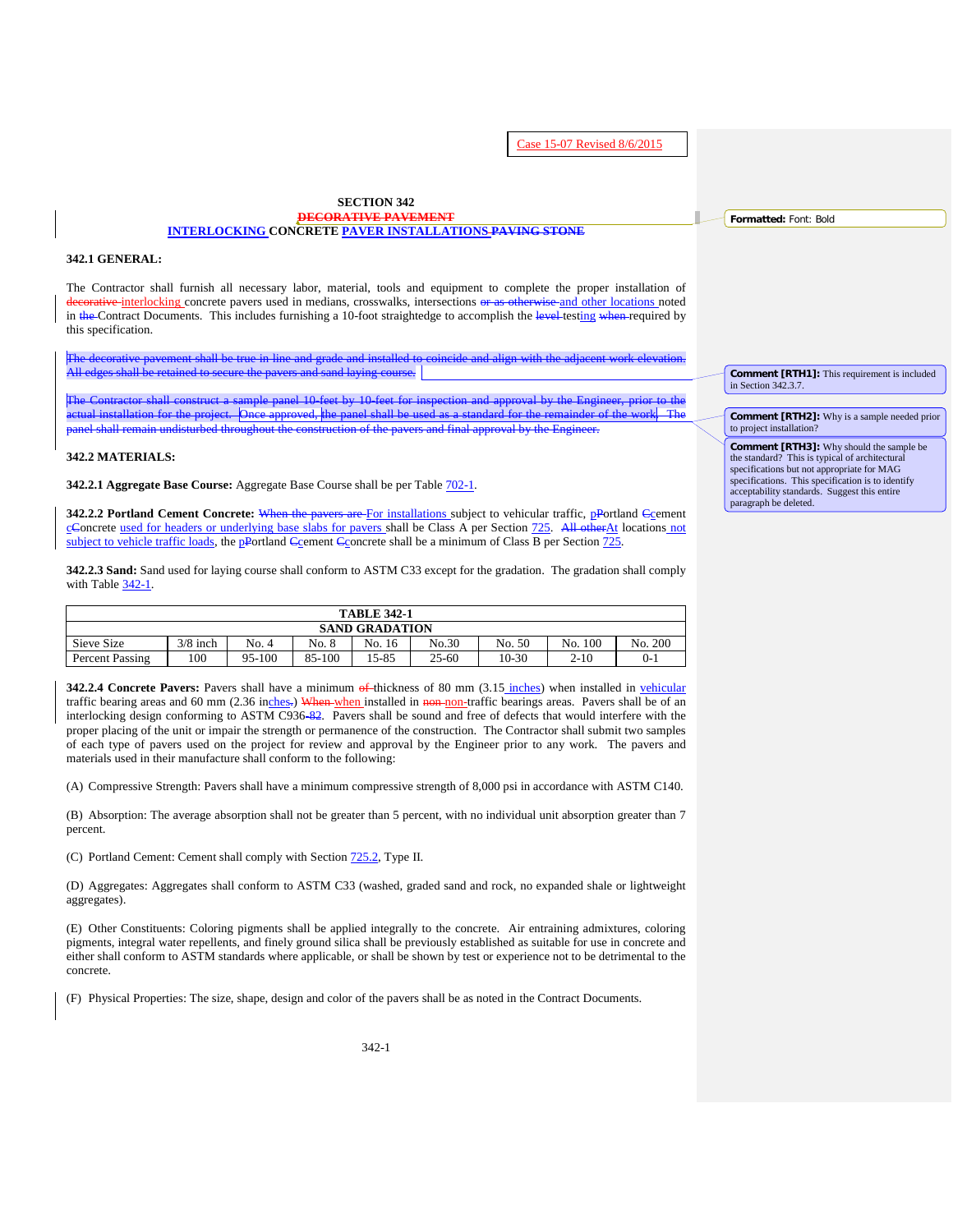**342.2.5 Expansion Joint Filler:** Expansion joint filler material shall be 1/2-inch premolded joint filler and comply that complies with Section 729 and ASTM D1751.

**342.2.6 Joint Sealant:** Joint sealant shall be elastomeric joint sealant conforming to ASTM C920, Type S, Grade NS, Class 25.

### **342.3 CONSTRUCTION PROCEDURES:**

**342.3.1 Subgrade:** The subgrade shall be constructed true to grades and lines shown on the plans in compliance with subgrade tolerances and compaction requirements compacted to a minimum dry density of 95% as specified in MAG-Section 301.

<span id="page-1-0"></span>**342.3.2 Aggregate Base Course:** When aggregate base course is specified, the aggregate base course shall be constructed true to grades and lines shown on the plans in compliance with grade and cross-section tolerances and compaction requirements of and compacted to a minimum dry density of 100% per Section 301-310with the surface of the aggregate base course not varying by more than  $+1/8$  inch in 10-feet.

**342.3.3 Concrete Header and Base Slab:** Forms shall be thoroughly cleaned each time they are used, and shall be coated with a light oil, or other releasing agent of a type which will not discolor the **pPortland cCement** concrete.

The pPortland cCement concrete shall be thoroughly spaded away from the forms so that there will be no rock pockets next to the forms. Compacted by mechanical vibrators may be used when approved by the Engineer. Tamping or vibrating shall continue until the mortar flushes to the surface, and the coarse aggregate has been tamped below the surface.

All edges shall be shaped with a suitable tool to form a rounded edge of radius as shown on the referenced detaildirected in Detail 22

The **pPortland cCement** concrete header face form shall not be removed before the concrete has taken the initial set and has sufficient strength to carry its own weight. The concrete header outer form shall not be removed until the concrete has hardened sufficiently to prevent any damage to the concrete. Any porting of concrete damaged while stripping forms shall be repaired or if the damage is severe, replaced at no additional cost to the Contracting Agency. The face and top of the concrete header shall be tested with a 10-foot straightedge or curve template, longitudinally along the surface. Any deviation in excess of 1/4-inch in 10-feet shall be corrected at no additional cost to the Contracting Agency.

Any section of the work deficient in depth or not conforming to the plans or specifications shall be removed and replaced by the Contractor at no additional cost to the Contracting Agency.

Finishing and curing of the concrete shall be done in the manner specified in Section 340.

**342.3.4 Expansion Joints:** Expansion joints in the concrete base slab shall be constructed to the full depth and width of the concrete base slab with the top of the filler material recessed one-half inch below the top surface of the concrete base slab as depicted in Detail  $225$  unless otherwise specified. After the concrete is cured, the top one-half inch shall be filled to the surface of the concrete with a premium grade, high performance, moisture inch shall be filled to the surface of the concrete with a premium-grade, high-performance, moisture-cured, singlecomponent, polyurethane-based, non-sag elastomeric <u>joint s</u>ealant<del>, ASTM C920,</del><br>Sikaflex IA or couel  $\overline{A}$  or equal.

Expansion joints in the concrete base slab and header shall be aligned. Joints shall be constructed in a straight line and vertical place-plane perpendicular to the longitudinal line of the concrete header, except in cases of curved alignment when they will shall be constructed along the radial lines of the header. Expansion joints shall be located at 50-foot maximum intervals. In the case of base slabs, pPavers shall be placed continuously over the expansion joints.

**Comment [RTH4]:** Compaction requirement in section 301.3 is 95% for areas subject to vehicle traffic and 85% for areas not subject to vehicle traffic. Subgrade tolerance is ¼" under concrete structures and 34" aggregate base material.

**Comment [RTH5]:** Section 310.2 provides  $\pm$  1/2 inch tolerance

**Comment [RTH6]:** Section 310.3 requires 95% compaction under concrete and 85% compaction for areas not subject to vehicle traffic.

**Comment [RTH7]:** Specifications should avoid referencing specific details.

**Comment [RTH8]:** premium-grade and highperformance are undefined and therefor deleted. **Comment [RTH9]:** This is Type S

**Comment [RTH10]:** I do not know why polyurethane-based was written into the specification.

**Comment [RTH11]:** This is Grade NS

Revised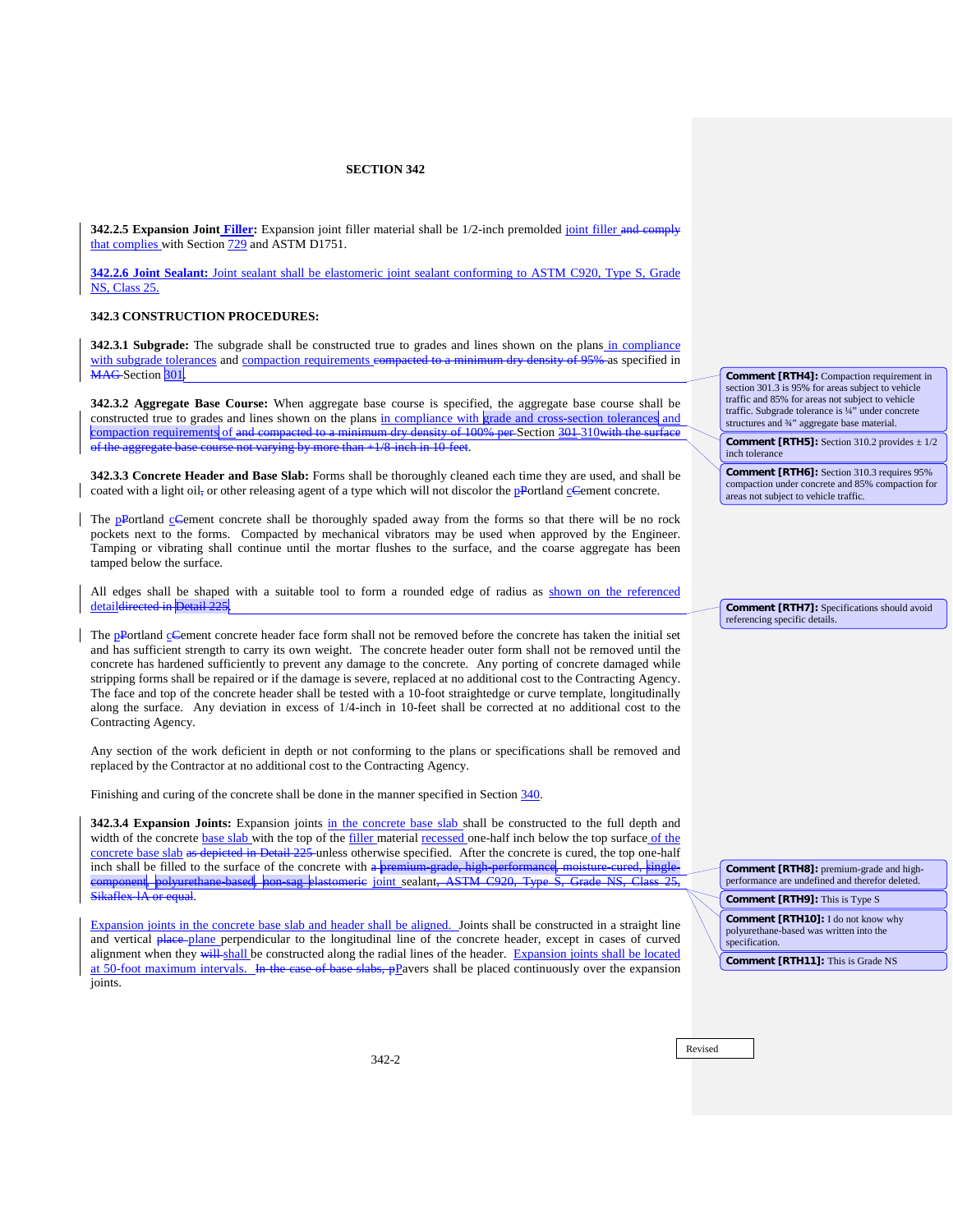**342.3.5 Contraction Joints:** Contraction joints in the base slab and header shall be aligned. Joints shall be constructed in a straight line and vertical plane perpendicular to the longitudinal line of the concrete header, except in cases of curved alignment when they will shall be constructed along the radial lines of the header. They Contraction joints in the concrete base slab shall be constructed one-half inch in width to a depth of one inch with rounded edges and placed located at 10-foot maximum intervals. Contraction Joints shall be filled to the top surface of the surrounding concrete base slab with elastomeric joint sealant specified in 342.3.3.

**342.3.6 Sand Laying Course:** The maximum thickness of the sand course shall be one-inch. Screeding boards shall be used to ensure a uniform thickness. The sand shall not be compacted, walked on or wet down.

**342.3.7 Concrete Paving StonesPavers:** The concrete pavers shall be clean and free of foreign materials before installation. Paving work shall be plumb, level and true to line and grade and shall be installed to properly coincide and align with adjacent work and elevations. All edges **must** shall be fixed or retained to secure the perimeter pavers and the sand laying course. The pavers shall be laid in such a manner that the desired pattern is maintained and joints between the pavers are as tight as possible.

The Contractor shall lay the pavers starting from the longest straight line and from a true 90-degree corner. The pavers shall be installed hand-tight and level on the undisturbed sand course in a manner that eliminates gaps between the stones pavers and between pavers and the edge retention-headers. The maximum gap between pavers shall not exceed 3/16-inch. String lines or other approved methods shall be used to hold all pattern lines true. The gGaps between pavers at headers exceeding 3/8-inch the edge of the paver surface-shall be filled with pavers cut to fit. Cutting shall be accomplished using a masonry saw. The cut paver shall be placed with the to leave a clean surface edge exposed to the traffic (vehicular or pedestrian) surface using a masonry saw cut.

After the pavers are in place, they shall be vibrated into the sand laying course.  $\frac{1}{2}$  using a vibrator capable of 3,000 to force. This will require two passes at 90 degrees to each other. After vibration, approximately 1/4-inch of clean masonry sand containing at least 30 percent of 1/8 inch particles shall be placed over the paver surface, allowed to dry, and vibrated into the joints with additional vibrator passes and brushing so as to completely fill joints. Excess sand shall be swept from the surface.

The finished paver surface shall be tested longitudinally and transverse to the concrete header or curb with a 10-foot straightedge along the surface. Any deviation in excess of 1/8-inch shall be corrected at no additional cost to the Contracting Agency.

Any broken or damaged pavers shall be removed and replaced. Replacement pavers shall be tamped into place and the joints filled with masonry sand as specified herein. The completed installation shall be cleaned of all debris, surplus material and equipment.

#### **342.4 MEASUREMENT AND PAYMENT:**

Measurement will be the square foot surface area of pavers and headers. areas not subject to vehicle traffic. Concrete paver installations of the various types as shown on the plans will be measured to the nearest square foot. Separate measurements shall be made for areas subject to vehicle traffic and areas not subject to vehicle traffic.

Headers of the various types as shown on the plans will be measured by the linear foot to the nearest foot.

#### **342.5 PAYMENT:**

Payment for concrete pavers in areas subject to vehicle traffic will be made at the contract unit bid price per **foot set forth in the proposal. This pPayment shall be full compensation for all labor, materials, tools and equipment** required for the subgrade preparation, construction of the concrete base slab, and installation of concrete paversto complete the work.

**Comment [RTH12]:** Why is this needed for areas not subject to vehicle traffic loading? WW we need to discuss this question. 8/6/15 revised per Mtg. discussion.

**Comment [WW13]:** Removed per 8/6/15 meeting discussion.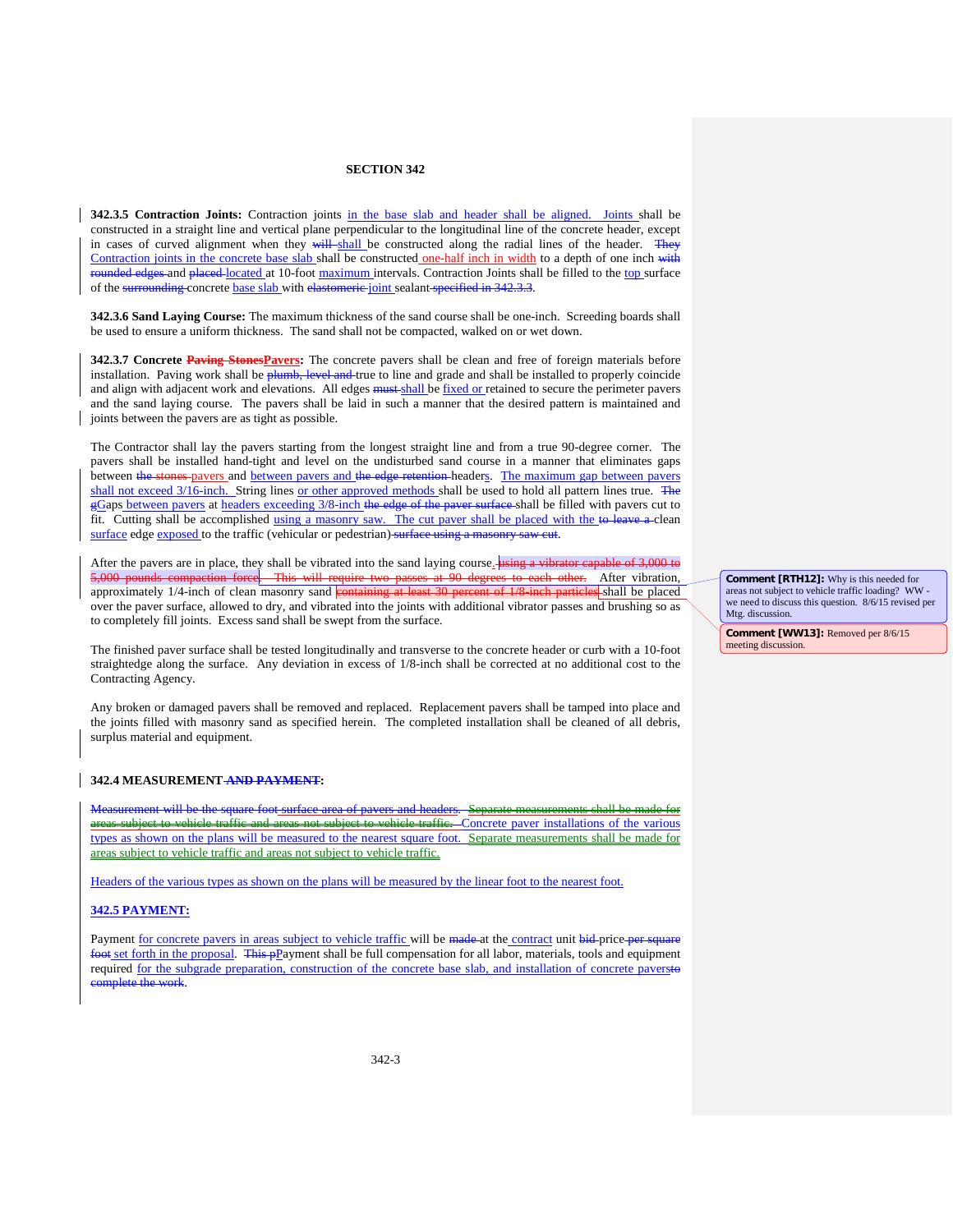Payment for concrete pavers in areas not subject to vehicle traffic will be at the contract unit price set forth in the proposal. Payment shall be full compensation for all labor, materials, tools and equipment required for the subgrade preparation, installation of aggregate base and concrete pavers.

Payment for each type of header will be at the contract unit price set forth in the proposal. Payment shall be full compensation for all labor, materials, tools and equipment required for the construction complete in place in conformance with the contract documents.

*- End of Section -*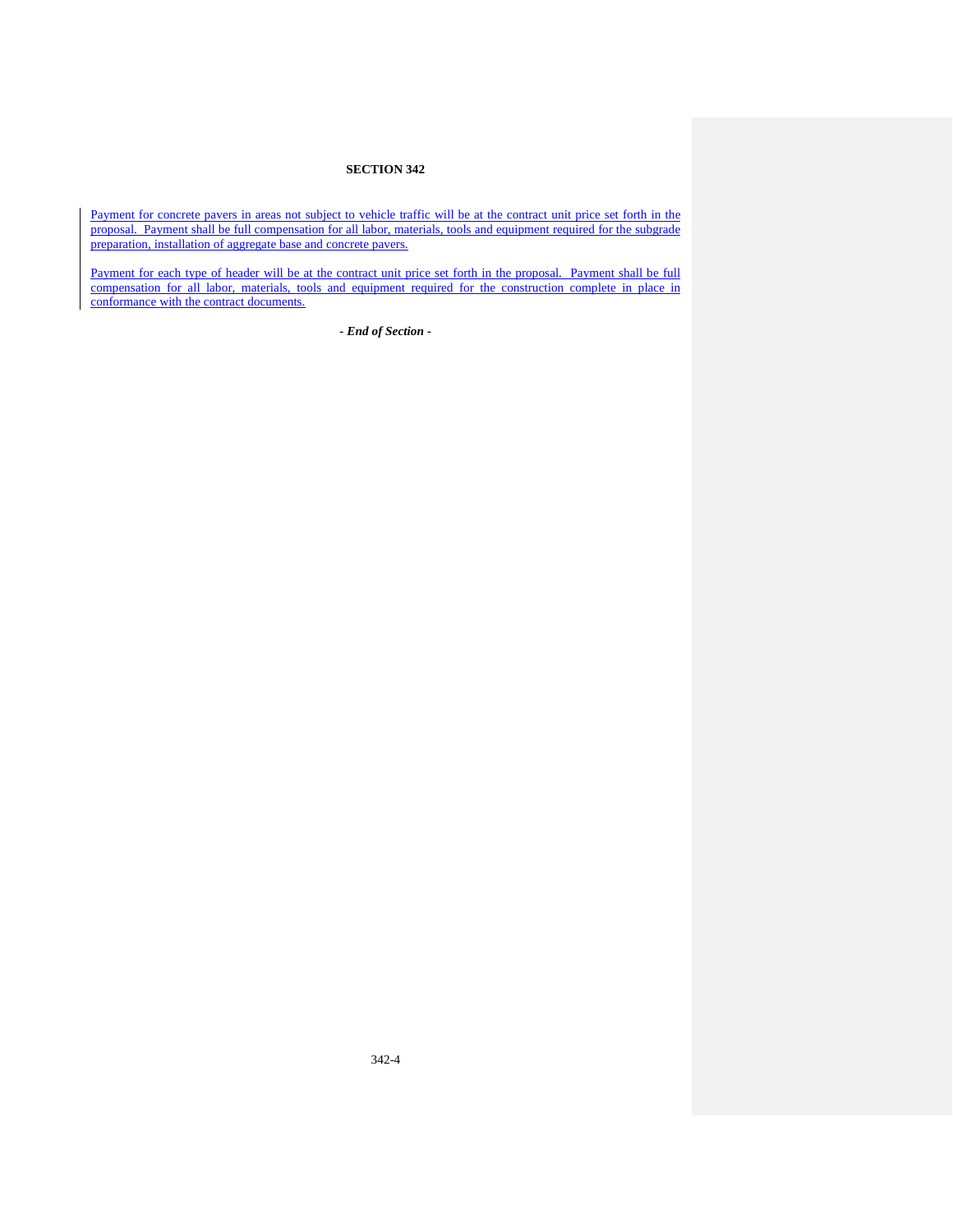

# **INTERLOCKING CONCRETE PAVER INSTALLATIONS**

### **342.1 GENERAL:**

The Contractor shall furnish all necessary labor, material, tools and equipment to complete the proper installation of interlocking concrete pavers used in medians, crosswalks, intersections and other locations noted in Contract Documents. This includes furnishing a 10-foot straightedge to accomplish the testing required by this specification.

### **342.2 MATERIALS:**

**342.2.1 Aggregate Base Course:** Aggregate Base Course shall be per Table 702-1.

**342.2.2 Portland Cement Concrete:** For installations subject to vehicular traffic, portland cement concrete used for headers or underlying base slabs for pavers shall be Class A per Section 725. At locations not subject to vehicle traffic loads, the portland cement concrete shall be a minimum of Class B per Section 725.

**342.2.3 Sand:** Sand used for laying course shall conform to ASTM C33 except for the gradation. The gradation shall comply with Table [342-1.](#page-5-0)

| <b>TABLE 342-1</b>    |            |        |        |        |           |        |          |                   |  |  |  |
|-----------------------|------------|--------|--------|--------|-----------|--------|----------|-------------------|--|--|--|
| <b>SAND GRADATION</b> |            |        |        |        |           |        |          |                   |  |  |  |
| Sieve Size            | $3/8$ inch | No. 4  | No. 8  | No. 16 | No.30     | No. 50 | No. 100  | <b>200</b><br>No. |  |  |  |
| Percent Passing       | 100        | 95-100 | 85-100 | 15-85  | $25 - 60$ | 10-30  | $2 - 10$ | $0-1$             |  |  |  |

**342.2.4 Concrete Pavers:** Pavers shall have a minimum thickness of 80 mm (3.15 inches) when installed in vehicular traffic bearing areas and 60 mm (2.36 inches) when installed in non-traffic bearings areas. Pavers shall be of an interlocking design conforming to ASTM C936. Pavers shall be sound and free of defects that would interfere with the proper placing of the unit or impair the strength or permanence of the construction. The Contractor shall submit two samples of each type of pavers used on the project for review and approval by the Engineer prior to any work. The pavers and materials used in their manufacture shall conform to the following:

(A) Compressive Strength: Pavers shall have a minimum compressive strength of 8,000 psi in accordance with ASTM C140.

(B) Absorption: The average absorption shall not be greater than 5 percent, with no individual unit absorption greater than 7 percent.

(C) Portland Cement: Cement shall comply with Section 725.2, Type II.

(D) Aggregates: Aggregates shall conform to ASTM C33 (washed, graded sand and rock, no expanded shale or lightweight aggregates).

(E) Other Constituents: Coloring pigments shall be applied integrally to the concrete. Air entraining admixtures, coloring pigments, integral water repellents, and finely ground silica shall be previously established as suitable for use in concrete and either shall conform to ASTM standards where applicable, or shall be shown by test or experience not to be detrimental to the concrete.

(F) Physical Properties: The size, shape, design and color of the pavers shall be as noted in the Contract Documents.

**342.2.5 Expansion Joint Filler:** Expansion joint filler material shall be 1/2-inch premolded joint filler that complies with Section 729 and ASTM D1751.

**342.2.6 Joint Sealant:** Joint sealant shall be elastomeric joint sealant conforming to ASTM C920, Type S, Grade NS, Class 25.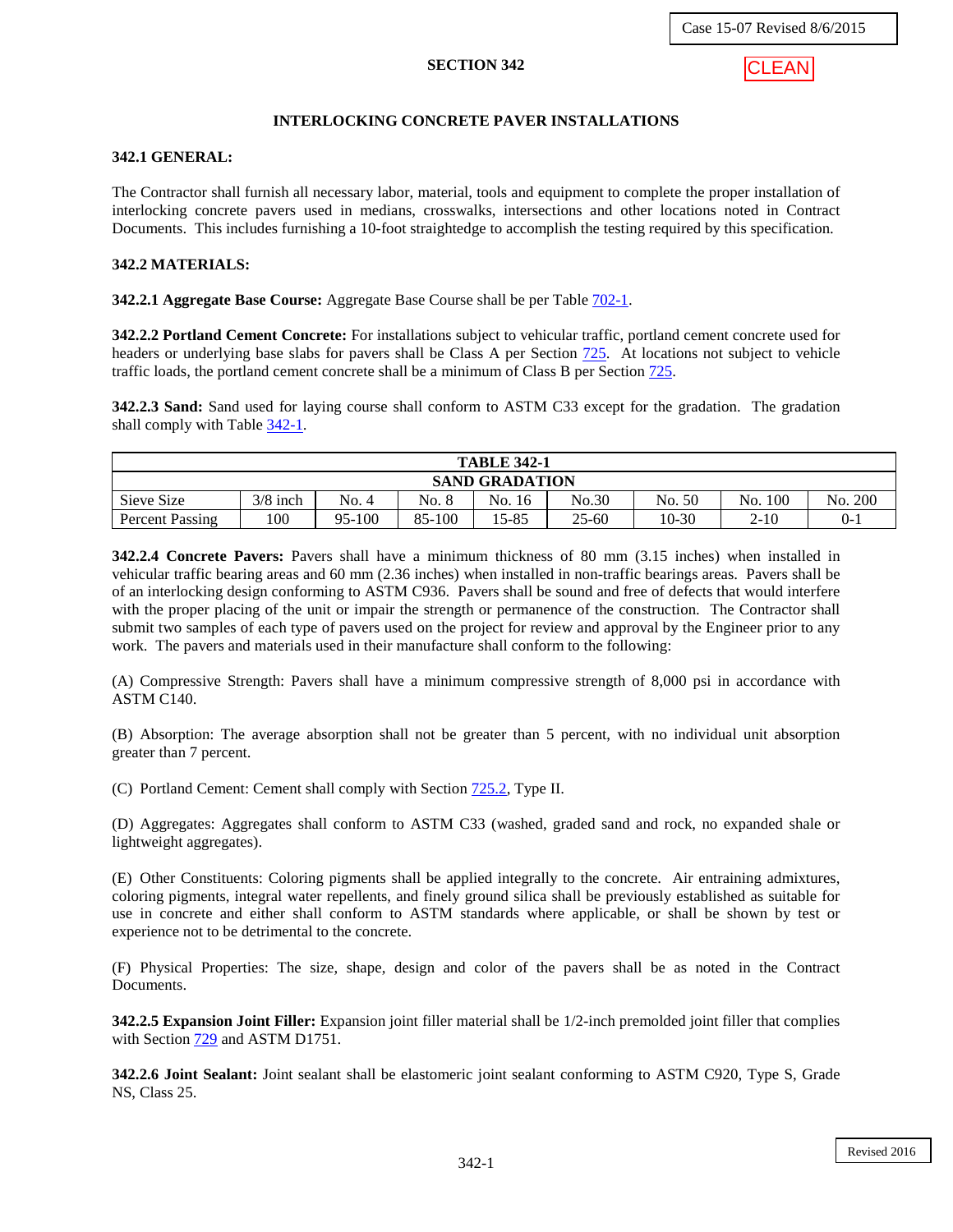## **342.3 CONSTRUCTION PROCEDURES:**

**342.3.1 Subgrade:** The subgrade shall be constructed true to grades and lines shown on the plans in compliance with subgrade tolerances and compaction requirements as specified in Section 301.

<span id="page-5-0"></span>**342.3.2 Aggregate Base Course:** When aggregate base course is specified, the aggregate base course shall be constructed true to grades and lines shown on the plans in compliance with grade and cross-section tolerances and compaction requirements of Section 310.

**342.3.3 Concrete Header and Base Slab:** Forms shall be thoroughly cleaned each time they are used, and shall be coated with a light oil or other releasing agent of a type which will not discolor the portland cement concrete.

The portland cement concrete shall be thoroughly spaded away from the forms so that there will be no rock pockets next to the forms. Compacted by mechanical vibrators may be used when approved by the Engineer. Tamping or vibrating shall continue until the mortar flushes to the surface, and the coarse aggregate has been tamped below the surface.

All edges shall be shaped with a suitable tool to form a rounded edge of radius as shown on the referenced detail.

The portland cement concrete header face form shall not be removed before the concrete has taken the initial set and has sufficient strength to carry its own weight. The concrete header outer form shall not be removed until the concrete has hardened sufficiently to prevent any damage to the concrete. Any porting of concrete damaged while stripping forms shall be repaired or if the damage is severe, replaced at no additional cost to the Contracting Agency. The face and top of the concrete header shall be tested with a 10-foot straightedge or curve template, longitudinally along the surface. Any deviation in excess of 1/4-inch in 10-feet shall be corrected at no additional cost to the Contracting Agency.

Any section of the work deficient in depth or not conforming to the plans or specifications shall be removed and replaced by the Contractor at no additional cost to the Contracting Agency.

Finishing and curing of the concrete shall be done in the manner specified in Section 340.

**342.3.4 Expansion Joints:** Expansion joints in the concrete base slab shall be constructed to the full depth and width of the concrete base slab with the top of the filler material recessed one-half inch below the top surface of the concrete base slab unless otherwise specified. After the concrete is cured, the top one-half inch shall be filled to the surface of the concrete with joint sealant.

Expansion joints in the concrete base slab and header shall be aligned. Joints shall be constructed in a straight line and vertical plane perpendicular to the longitudinal line of the concrete header, except in cases of curved alignment when they shall be constructed along the radial lines of the header. Expansion joints shall be located at 50-foot maximum intervals. Pavers shall be placed continuously over the expansion joints.

**342.3.5 Contraction Joints:** Contraction joints in the base slab and header shall be aligned. Joints shall be constructed in a straight line and vertical plane perpendicular to the longitudinal line of the concrete header, except in cases of curved alignment when they shall be constructed along the radial lines of the header. Contraction joints in the concrete base slab shall be constructed one-half inch in width to a depth of one inch and located at 10-foot maximum intervals. Contraction Joints shall be filled to the top surface of the concrete base slab with joint sealant.

**342.3.6 Sand Laying Course:** The maximum thickness of the sand course shall be one-inch. Screeding boards shall be used to ensure a uniform thickness. The sand shall not be compacted, walked on or wet down.

**342.3.7 Concrete Pavers:** The concrete pavers shall be clean and free of foreign materials before installation. Paving work shall be true to line and grade and shall be installed to properly coincide and align with adjacent work and elevations. All edges shall be fixed or retained to secure the perimeter pavers and the sand laying course. The pavers shall be laid in such a manner that the desired pattern is maintained and joints between the pavers are as tight as possible.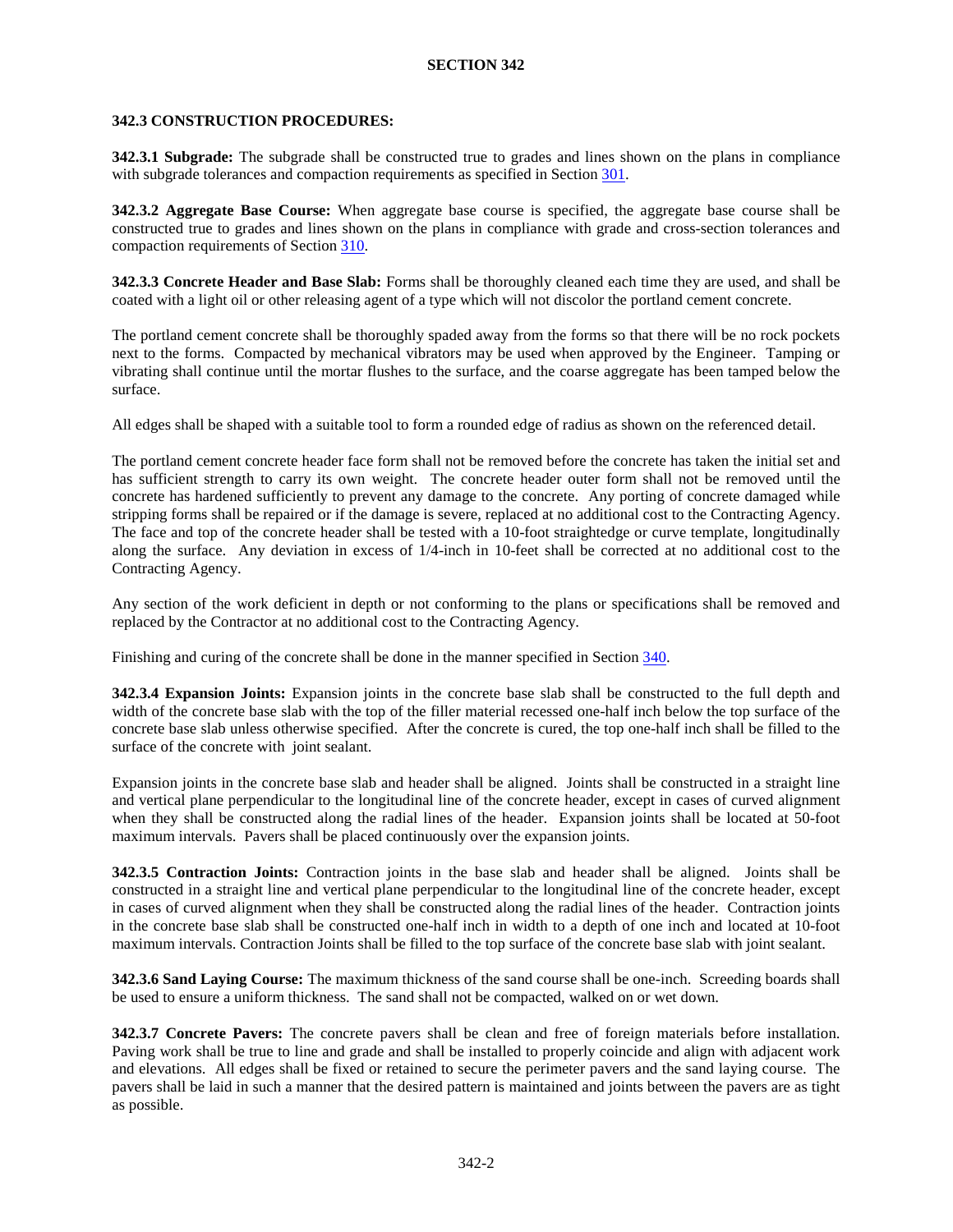The Contractor shall lay the pavers starting from the longest straight line and from a true 90-degree corner. The pavers shall be installed hand-tight and level on the undisturbed sand course in a manner that eliminates gaps between pavers and between pavers and headers. The maximum gap between pavers shall not exceed 3/16-inch. String lines or other approved methods shall be used to hold all pattern lines true. Gaps between pavers at headers exceeding 3/8-inch shall be filled with pavers cut to fit. Cutting shall be accomplished using a masonry saw. The cut paver shall be placed with the clean surface edge exposed to the traffic (vehicular or pedestrian).

After the pavers are in place, they shall be vibrated into the sand laying course. After vibration, approximately 1/4 inch of clean masonry sand shall be placed over the paver surface, allowed to dry, and vibrated into the joints with additional vibrator passes and brushing so as to completely fill joints. Excess sand shall be swept from the surface.

The finished paver surface shall be tested longitudinally and transverse to the concrete header or curb with a 10-foot straightedge along the surface. Any deviation in excess of 1/8-inch shall be corrected at no additional cost to the Contracting Agency.

Any broken or damaged pavers shall be removed and replaced. Replacement pavers shall be tamped into place and the joints filled with masonry sand as specified herein. The completed installation shall be cleaned of all debris, surplus material and equipment.

## **342.4 MEASUREMENT:**

Concrete paver installations of the various types as shown on the plans will be measured to the nearest square foot. Separate measurements shall be made for areas subject to vehicle traffic and areas not subject to vehicle traffic.

Headers of the various types as shown on the plans will be measured by the linear foot to the nearest foot.

## **342.5 PAYMENT:**

Payment for concrete pavers in areas subject to vehicle traffic will be at the contract unit price set forth in the proposal. Payment shall be full compensation for all labor, materials, tools and equipment required for the subgrade preparation, construction of the concrete base slab, and installation of concrete pavers.

Payment for concrete pavers in areas not subject to vehicle traffic will be at the contract unit price set forth in the proposal. Payment shall be full compensation for all labor, materials, tools and equipment required for the subgrade preparation, installation of aggregate base and concrete pavers.

Payment for each type of header will be at the contract unit price set forth in the proposal. Payment shall be full compensation for all labor, materials, tools and equipment required for the construction complete in place in conformance with the contract documents.

*- End of Section -*